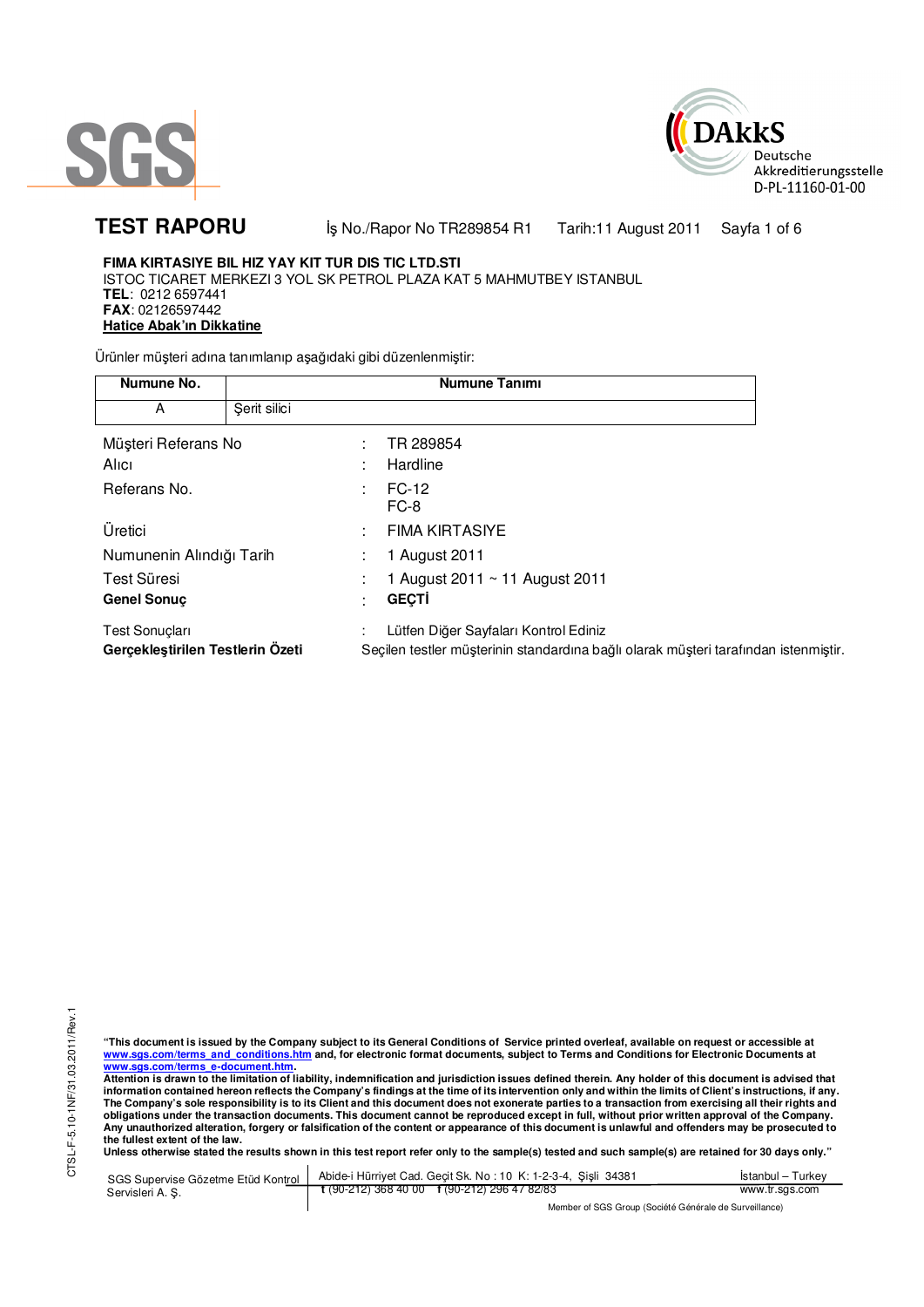



**TEST RAPORU** iş No./Rapor No TR289854 R1 Tarih:11 August 2011 Sayfa 2 of 6

| <b>Test Parametreleri</b> | Sonuc |
|---------------------------|-------|
| <b>Chemical tests</b>     |       |
| Azo Dyes (Textile)        |       |
| Phthalates                |       |

Remarks : G = Müşteri standardına uygun

K = Müşteri standardına uygun değil

= Sınır değer belirtilmedi

Notes: Conclusions on meet/fail are based on the test result from the actual sampling of the received sample(s).

The test results relate to the tested items only.

Test reports without SGS seal and authorised signatures are invalid.

Reported results do not include uncertainties.

The reported expanded uncertainty is based on a standard uncertainty multiplied by a coverage factor k=2, providing a level of confidence of approximately 95%. The uncertainty evaluation has been carried out in accordance with UKAS and DAkkS requirements.

In this Test Report tests marked (1) are included in the UKAS Accreditation Scope, marked (2) are included in the DAkkS Accreditation Scope of this Laboratory. Opinions and interpretations expressed herein are outside the scope of UKAS or DAkkS Accreditation.

### **THIS REPORT SUPERSEDES OUR REPORT NO: 289854 DATED 11.08.2011**

Issued in Istanbul Signed for and on behalf of SGS Supervise Gözetme Etüd Kontrol Servisleri A.Ş.

Neslihan Erol Customer Relations Supervisor Ayşe Çimen Customer Services Manager



"This document is issued by the Company subject to its General Conditions of Service printed overleaf, available on request or accessible at<br>www.sgs.com/terms\_and\_conditions.htm\_and, for electronic format documents, subjec

<mark>www.sgs.com/terms\_e-document.htm.</mark><br>Attention is drawn to the limitation of liability, indemnification and jurisdiction issues defined therein. Any holder of this document is advised that information contained hereon reflects the Company's findings at the time of its intervention only and within the limits of Client's instructions, if any.<br>The Company's sole responsibility is to its Client and this document **obligations under the transaction documents. This document cannot be reproduced except in full, without prior written approval of the Company. Any unauthorized alteration, forgery or falsification of the content or appearance of this document is unlawful and offenders may be prosecuted to the fullest extent of the law.** 

Unless otherwise stated the results shown in this test report refer only to the sample(s) tested and such sample(s) are retained for 30 days only."

| SGS Supervise Gözetme Etüd Kontrol | Abide-i Hürriyet Cad. Gecit Sk. No: 10 K: 1-2-3-4, Sisli 34381 | İstanbul – Turkev |
|------------------------------------|----------------------------------------------------------------|-------------------|
| Servisleri A. Ş.                   | $\frac{1}{2}$ (90-212) 368 40 00 f (90-212) 296 47 82/83       | www.tr.sgs.com    |
|                                    | Member of SGS Group (Société Générale de Surveillance)         |                   |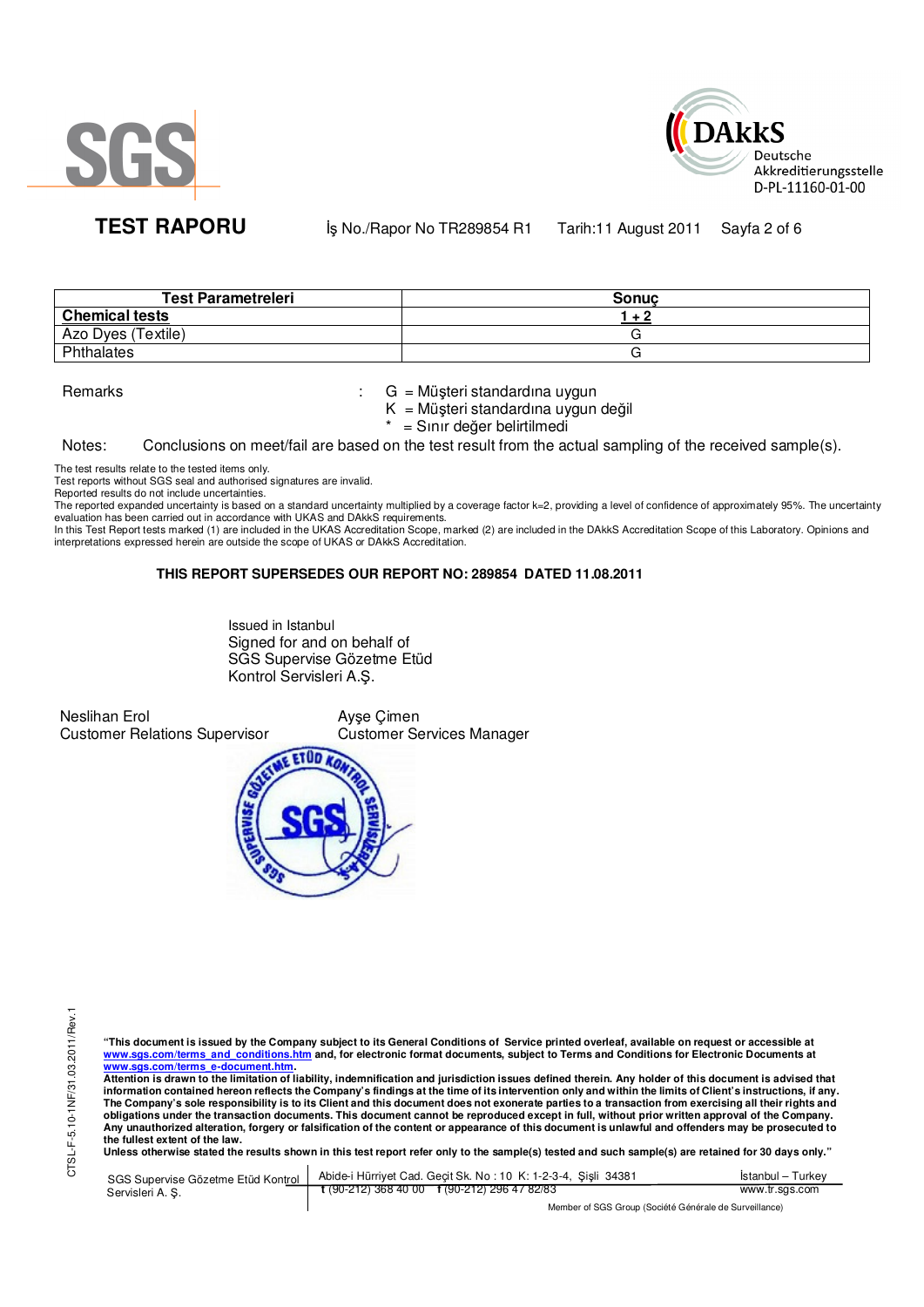



TEST RAPORU **By No./Rapor No TR289854 R1 Tarih:11 August 2011** Sayfa 3 of 6

# **Component List / List of Materials for Chemical Test**

| Sample No. | <b>Sample Description</b> | <b>Sample Colour</b> | Material No. | Component    | Material | Colour |
|------------|---------------------------|----------------------|--------------|--------------|----------|--------|
|            | correction tape           |                      |              | plastic part | Plastic  | white  |
|            | correction tape           |                      |              | plastic part | Plastic  | clear  |

"This document is issued by the Company subject to its General Conditions of Service printed overleaf, available on request or accessible at<br>www.sgs.com/terms\_and\_conditions.htm\_and, for electronic format documents, subjec <mark>www.sgs.com/terms\_e-document.htm.</mark><br>Attention is drawn to the limitation of liability, indemnification and jurisdiction issues defined therein. Any holder of this document is advised that

information contained hereon reflects the Company's findings at the time of its intervention only and within the limits of Client's instructions, if any.<br>The Company's sole responsibility is to its Client and this document **obligations under the transaction documents. This document cannot be reproduced except in full, without prior written approval of the Company. Any unauthorized alteration, forgery or falsification of the content or appearance of this document is unlawful and offenders may be prosecuted to the fullest extent of the law.** 

**Unless otherwise stated the results shown in this test report refer only to the sample(s) tested and such sample(s) are retained for 30 days only."** 

SGS Supervise Gözetme Etüd Kontrol Servisleri A. Ş. Abide-i Hürriyet Cad. Geçit Sk. No : 10 K: 1-2-3-4, Şişli 34381 **t** (90-212) 368 40 00 **f** (90-212) 296 47 82/83 İstanbul – Turkey www.tr.sgs.com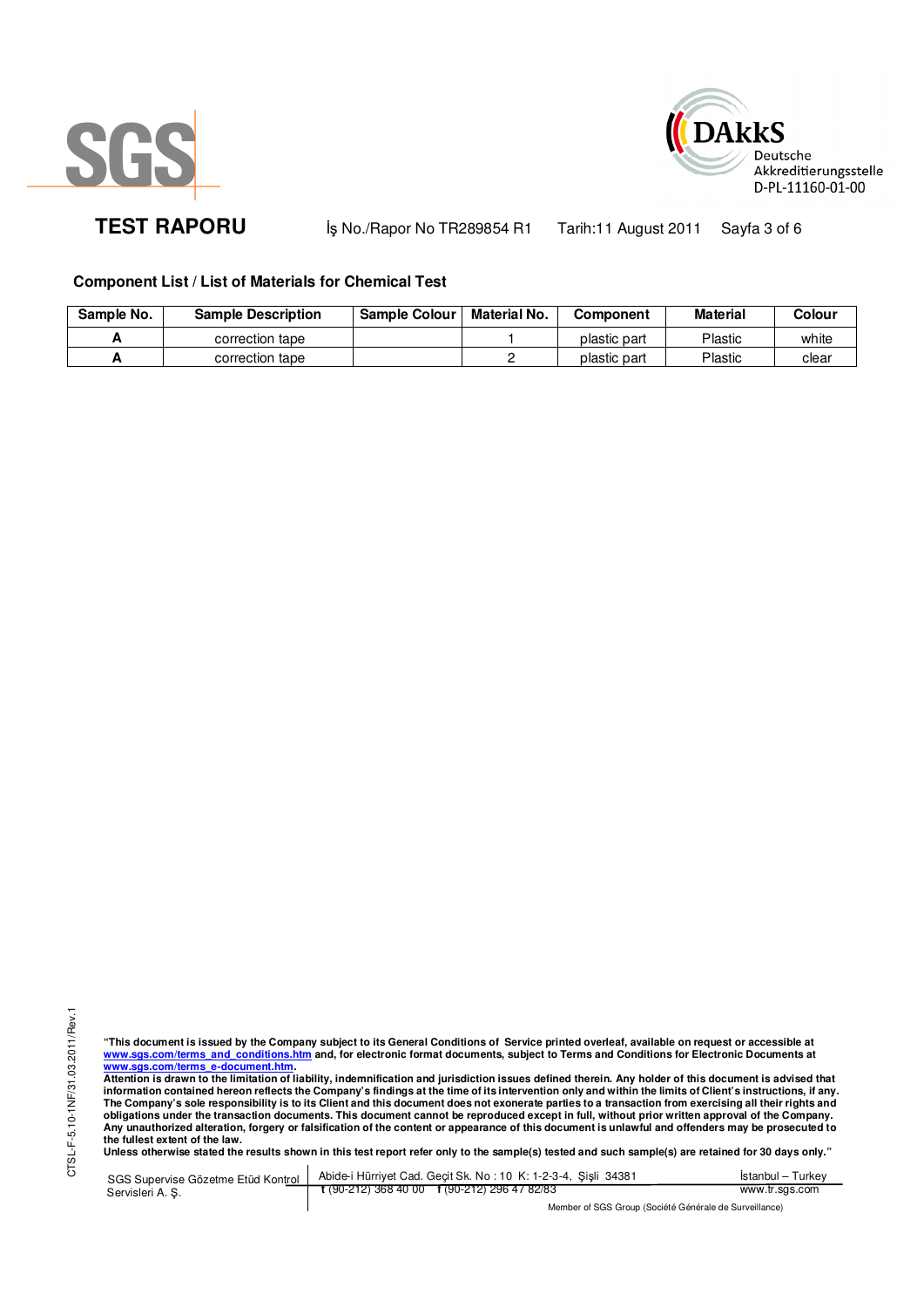



**TEST RAPORU By No./Rapor No TR289854 R1 Farih:11 August 2011** Sayfa 4 of 6

## **Detail Test Result:**

| <b>Azo Dyes (Textile)<sup>2</sup></b><br>ACCORDING TO BS EN 14362-1:2003 - ANALYSIS BY GC-MS/HPLC-DAD                                 |                |         |  |
|---------------------------------------------------------------------------------------------------------------------------------------|----------------|---------|--|
| Test Method:                                                                                                                          |                |         |  |
| <b>Component</b>                                                                                                                      | Cas No         | $1 + 2$ |  |
| 4-Aminobiphenyl                                                                                                                       | $92 - 67 - 1$  | n.d.    |  |
| Benzidine                                                                                                                             | 92-87-5        | n.d.    |  |
| 4-Chlor-o-toluidine                                                                                                                   | 95-69-2        | n.d.    |  |
| 2-Naphthylamine                                                                                                                       | $91 - 59 - 8$  | n.d.    |  |
| o-Aminoazotoluene                                                                                                                     | 97-56-3        | n.d.    |  |
| 5-nitro-o-toluidine / 2-Amino-4-nitrotoluene                                                                                          | 99-55-8        | n.d.    |  |
| 4-Chloroaniline                                                                                                                       | 106-47-8       | n.d.    |  |
| 4-methoxy-m-phenylenediamine / 2,4-Diaminoanisole                                                                                     | 615-05-4       | n.d.    |  |
| 4,4'-Diaminodiphenylmethane                                                                                                           | 101-77-9       | n.d.    |  |
| 3,3'-Dichlorobenzidine                                                                                                                | $91 - 94 - 1$  | n.d.    |  |
| 3,3'-Dimethoxybenzidine                                                                                                               | 119-90-4       | n.d.    |  |
| 3,3'-Dimethylbenzidine                                                                                                                | 119-93-7       | n.d.    |  |
| 4,4'-methylenedi-o-toluidine /                                                                                                        |                | n.d.    |  |
| 3,3'-Dimethyl-4,4'-diaminodiphenylmethane                                                                                             | 838-88-0       |         |  |
| p-Cresidine                                                                                                                           | 120-71-8       | n.d.    |  |
| 4,4'-Methylene-bis-(2-chloroaniline)                                                                                                  | $101 - 14 - 4$ | n.d.    |  |
| 4,4'-Oxydianiline                                                                                                                     | 101-80-4       | n.d.    |  |
| 4,4'-Thiodianiline                                                                                                                    | 139-65-1       | n.d.    |  |
| o-Toluidine                                                                                                                           | 95-53-4        | n.d.    |  |
| 4-methyl-m-phenylenediamine / 2,4-Toluylendiamine                                                                                     | 95-80-7        | n.d.    |  |
| 2,4,5-Trimethylaniline                                                                                                                | 137-17-7       | n.d.    |  |
| **4-aminoazobenzene                                                                                                                   | 60-09-3        | n.d.    |  |
| O-Anisidine                                                                                                                           | $90 - 04 - 0$  | n.d.    |  |
|                                                                                                                                       | Sonuç          | Geçti   |  |
| $Note(s)$ :                                                                                                                           |                |         |  |
| $n.d. = not detected$                                                                                                                 |                |         |  |
| $* =$ exceed the limit                                                                                                                |                |         |  |
| Detection Limit = 5 mg/kg (for individual compound)                                                                                   |                |         |  |
| $Max.$ Limit=<br>30mg/kg                                                                                                              |                |         |  |
| * * Test result for 4-aminoazobenzene (CAS no.: 60-09-3) is considered as "not detected" (i.e. <5mg/kg) since both aniline<br>Remark: |                |         |  |
| and/or 1,4-phenylenediamine is not found (i.e. <5mg/kg) by mentioned test method.                                                     |                |         |  |
| Max. limit specified by entry 43 of Regulation (EC) No 552/2009 amending Annex XVII of REACH Regulation                               |                |         |  |
| (EC) No 1907/2006 (previously restricted under Directive 2002/61/EC).                                                                 |                |         |  |
| Total Uncertainty $=$<br>± 30%                                                                                                        |                |         |  |

CTSL-F-5.10-1NF/31.03.2011/Rev.1 CTSL-F-5.10-1NF/31.03.2011/Rev.1

"This document is issued by the Company subject to its General Conditions of Service printed overleaf, available on request or accessible at<br>www.sgs.com/terms\_and\_conditions.htm\_and, for electronic format documents, subjec

<u>www.sgs.com/terms\_e-document.htm.</u><br>Attention is drawn to the limitation of liability, indemnification and jurisdiction issues defined therein. Any holder of this document is advised that<br>information contained hereon refle obligations under the transaction documents. This document cannot be reproduced except in full, without prior written approval of the Company.<br>Any unauthorized alteration, forgery or falsification of the content or appeara

**Unless otherwise stated the results shown in this test report refer only to the sample(s) tested and such sample(s) are retained for 30 days only."** 

| SGS Supervise Gözetme Etüd Kontrol | Abide-i Hürriyet Cad. Gecit Sk. No: 10 K: 1-2-3-4, Sisli 34381 | Istanbul – Turkev                                      |  |
|------------------------------------|----------------------------------------------------------------|--------------------------------------------------------|--|
| Servisleri A. S.                   | $\frac{1}{2}$ (90-212) 368 40 00 f (90-212) 296 47 82/83       | www.tr.sgs.com                                         |  |
|                                    |                                                                | Member of SGS Group (Société Générale de Surveillance) |  |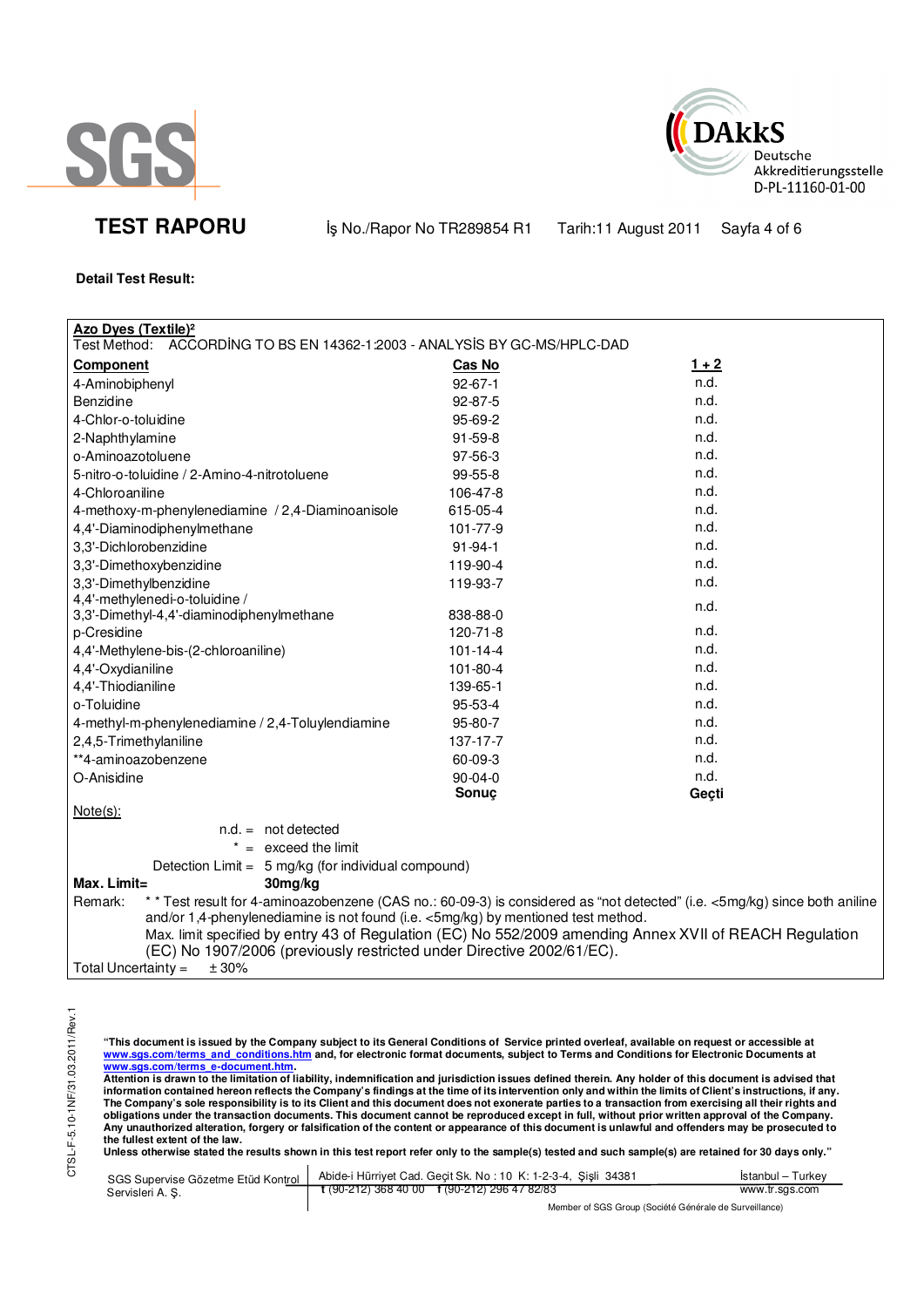



**TEST RAPORU** iş No./Rapor No TR289854 R1 Tarih:11 August 2011 Sayfa 5 of 6

| Phthalates <sup>2</sup>             |                                                                                                                                                                                                          |         |
|-------------------------------------|----------------------------------------------------------------------------------------------------------------------------------------------------------------------------------------------------------|---------|
| Test Method:                        | WITH REFERENCE TO ASTM D3421:1975 - ANALYSIS BY GC/MS                                                                                                                                                    |         |
| <b>Component</b>                    | Cas No                                                                                                                                                                                                   | $1 + 2$ |
| Dibutyl Phthalate (DBP)             | 84-74-2                                                                                                                                                                                                  | n.d.    |
| Benzylbutyl Phthalate (BBP)         | 85-68-7                                                                                                                                                                                                  | n.d.    |
| Bis-(2-ethylhexyl) Phthalate (DEHP) | 117-81-7                                                                                                                                                                                                 | n.d.    |
| Diisononyl Phthalate (DINP)         | 28553-12-0                                                                                                                                                                                               | n.d.    |
| Di-n-octyl Phthalate (DNOP)         | 117-84-0                                                                                                                                                                                                 | n.d.    |
| Diisodecyl Phthalate (DIDP)         | 26761-40-0                                                                                                                                                                                               | n.d.    |
|                                     |                                                                                                                                                                                                          |         |
|                                     | <b>Sonuc</b>                                                                                                                                                                                             | Geçti   |
| $Note(s)$ :                         |                                                                                                                                                                                                          |         |
| $n.d. =$                            | not detected                                                                                                                                                                                             |         |
| $\star$                             | exceed the limit                                                                                                                                                                                         |         |
| $\leq$ =                            | less than                                                                                                                                                                                                |         |
| Detection $Limit =$                 | For DBP, BBP, DEHP and DNOP: 0,003%, For DINP, DIDP: 0,01% (for<br>individual compound)                                                                                                                  |         |
| Total Uncertainty=                  | ± 25%                                                                                                                                                                                                    |         |
| Recommended Max. Limit=<br>Remark:  | 0,1 % for Total (DBP+BBP+DEHP) For all childcare articles<br>0,1 % for Total (DINP+DNOP+DIDP) For childcare articles if it can be placed in the<br>mouth                                                 |         |
|                                     | Recommended Max. limit specified by entries 51 and 52 of Regulation (EC) No<br>552/2009 amending Annex XVII of REACH Regulation (EC) No 1907/2006<br>(previously restricted under Directive 2005/84/EC). |         |

"This document is issued by the Company subject to its General Conditions of Service printed overleaf, available on request or accessible at<br>www.sgs.com/terms\_and\_conditions.htm\_and, for electronic format documents, subjec

<u>www.sgs.com/terms\_e-document.htm.</u><br>Attention is drawn to the limitation of liability, indemnification and jurisdiction issues defined therein. Any holder of this document is advised that<br>information contained hereon refle obligations under the transaction documents. This document cannot be reproduced except in full, without prior written approval of the Company.<br>Any unauthorized alteration, forgery or falsification of the content or appeara

**Unless otherwise stated the results shown in this test report refer only to the sample(s) tested and such sample(s) are retained for 30 days only."** 

|                  | SGS Supervise Gözetme Etüd Kontrol   Abide-i Hürriyet Cad. Geçit Sk. No: 10 K: 1-2-3-4, Şişli 34381                 | Istanbul – Turkev |
|------------------|---------------------------------------------------------------------------------------------------------------------|-------------------|
| Servisleri A. S. | $\frac{1}{2}$ (90-212) 368 40 00 f (90-212) 296 47 82/83                                                            | www.tr.sgs.com    |
|                  | $M_{\odot}$ . The set of $\Omega$ and $\Omega$ is the set of $\Omega$ is the set of $\Omega$ is the set of $\Omega$ |                   |